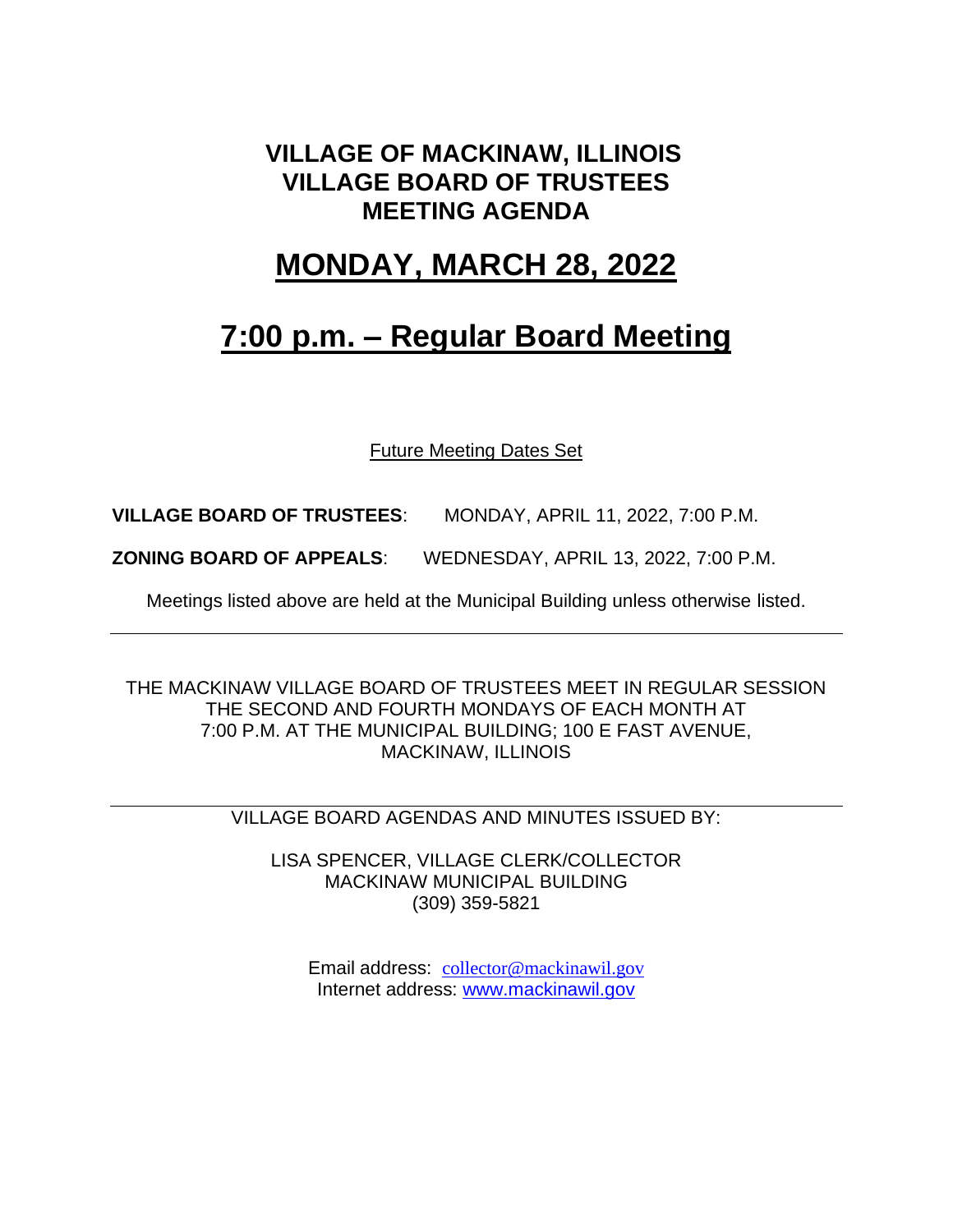**VILLAGE OF MACKINAW, ILLINOIS VILLAGE BOARD OF TRUSTEES MEETING AGENDA (Meeting will be held at Village Hall) 100 E Fast Ave Mackinaw IL 61755**

# **MONDAY – MARCH 28, 2022 7:00 P.M.**

- **I. CALL TO ORDER BY MAYOR JOSH SCHMIDGALL**
	- **I. PLEDGE OF ALLEGIANCE**
	- **II. ROLL CALL**
	- **III. CONSENT AGENDA ITEMS** 
		- **1. Approval of March 14, 2022, regular meeting minutes**
		- **2. Approval of Public Works department reports**
		- **3. Approval of Police department report**
		- **4. Approval of recurring disbursements**
		- **5. Approval of finance packet**
	- **IV. PUBLIC COMMENT**
		- **1. Chris Youngmark Assistant Director with Illinois Small Business Development Center – Introduction to services they provide and information on small business support and growth programs they offer in Tazewell County as well as the Greater Peoria Area**
	- **V. DEPARTMENT REPORTS** 
		- **1. Police department report**
			- **1. Hire additional full-time officer**
			- **2. Ordinance amending §80.06 Vehicle Impoundments**
		- **2. Public Works Manager's report**
			- **1. Accept proposal from Tazewell Floor Covering, Inc. for Community Center flooring approve Mike Schopp to sign**
		- **3. Treasurer's report** 
			- **1. Non-Recurring Bills**